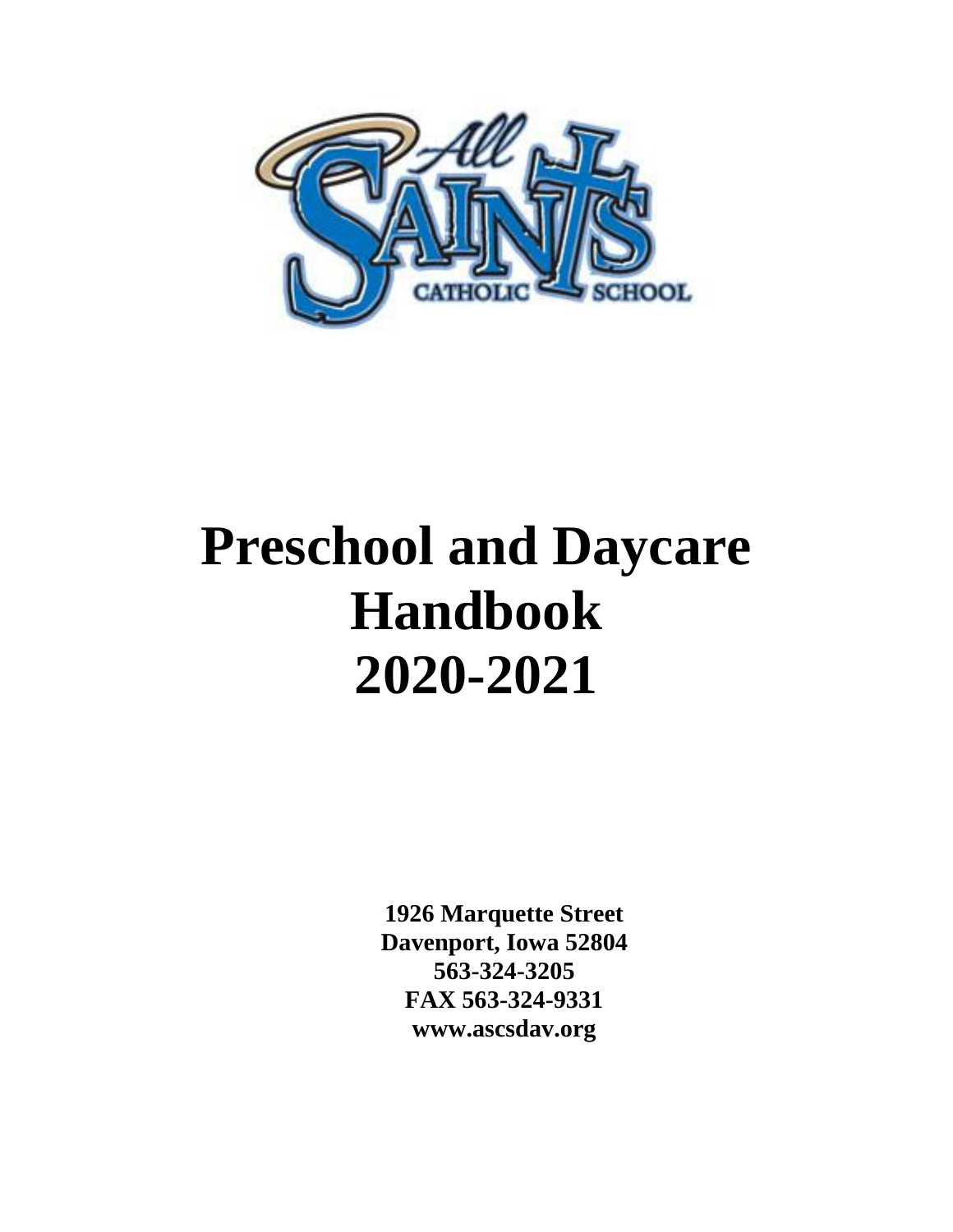# **EQUAL OPPORTUNITY & NONDISCRIMINATION**

All Saints Catholic School is committed to equal opportunity and does not discriminate on the basis of race, color, national or ethnic origin, sex or disability in the educational programs and activities which it operates. All Saints Catholic School policy, not to discriminate in educational programs and activities, extends to the employment in, and admission to, such programs, activities, and services. It does not discriminate in the administration of its educational policies, employment policies, admissions policies, scholarship and loan programs, athletic and other school and parish administered programs.

# **ADMISSION TO PRESCHOOL PROGRAM**

All Saints Catholic School is designed to serve children who are four years old by September  $15<sup>th</sup>$ . Five-year-old children may be accepted to our program after a brief conference with parents, teachers, and administration has taken place. There will be a tuition fee for this service. All children are required to be toilet trained by the start of the school year.

# **STATEWIDE VOLUNTARY PRESCHOOL PROGRAM**

All Saints Catholic School is fortunate to be a part of the Statewide Voluntary Preschool Program. This is a grant that has been obtained from the State of Iowa with the collaboration of the Davenport Community School District. Due to the funding received from the state, we can offer a quality preschool education to your child at no cost to you. Though your participation in certain events is required (conferences and home visits), you have many other possible ways to be actively involved in your child's education. These opportunities include volunteering at the school, participating in field trips, holiday or seasonal celebrations, or cultural events. Your child should attend preschool on regular basis to actively participate in our curriculum program. Our curriculum has been approved by the state and we are required to teach from that specified curriculum for two hours each day. The children are assessed several times throughout the school year and those assessments are used to direct the path we take with the curriculum. Assessment results are shared with the parents during conferences and home visits. The remaining class time that is not used for the required curriculum will be used for Religion or any other activity that the Preschool staff feels is necessary. We follow the Quality Preschool Program Standards (QPPS) to ensure the best possible education and environment for you and your child. Our preschool program is staffed with state licensed Early Childhood teachers and associates certified in Child Development. If you would like to view the curriculum, program standards, or a copy of the grant, please contact the school.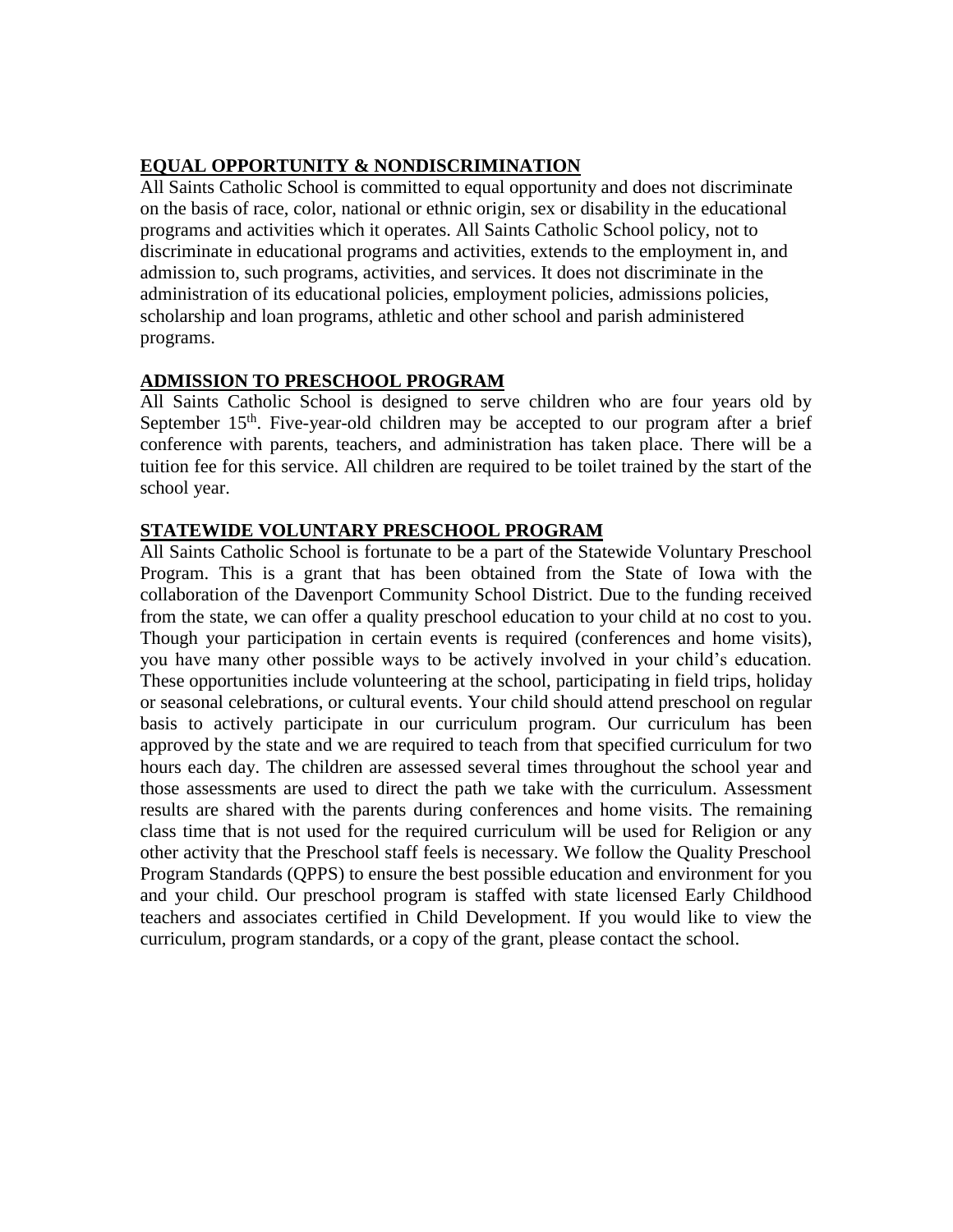# **ALL SAINTS CATHOLIC SCHOOL MISSION STATEMENT**

All Saints Catholic School community shares a common goal of preparing children for a lifelong learning and Christian service. We are committed to nurturing each child's spiritual, intellectual, social, moral, emotional and physical development. All are encouraged to utilize their God-given gifts in an atmosphere that challenges them to strive for their unique potential.

# **STATEMENTOF PHILOSOPHY**

We believe that we supplement the Catholic Christian education given by parents in the home. Our responsibility, then, is developing the whole person, spiritually, morally, physically, intellectually, socially, and emotionally.

By creating a faith-community, we strive to instill Christian values in each student by which he/she will be able to clarify their own values in life according to the Gospels, with the hope that they become self-directed individuals who will be responsible for their own decisions, behavior, and learning. We believe that each child is an important, unique individual, whose intellectual success is built upon a healthy self-concept, making our school child-centered.

Cooperating with the parents, we continue the religious development of the child by furthering knowledge of the Church in the world and each child's part in it, preparing them to participate fully in the Church's liturgical life.

Therefore, our ultimate goal is to be a Christ-centered school that prepares each child with Christian values and fundamental skills that will help them to meet the demands that society places upon them at present and in the future.

## **OBJECTIVES**

The philosophy of All Saints Catholic School states the principles upon which our educational system is built. In order to implement these principles, All Saints Catholic School has the following supporting objectives:

- To create an inclusive and welcoming Christian community through liturgies, discussions, and school activities.
- To provide a program that will help children assess values and apply them.
- To provide an instructional program that will help each child to develop at his/her own rate, according to his/her own intelligence, using a variety of grouping patterns, learning modes, and materials.
- To create as many successful learning experiences as possible for the child.
- To provide a code of conduct, base on the Christian moral code, that brings unity, order, and safety within the school community.
- To encourage parental involvement through volunteer programs, attendance at conferences, and meetings.
- To prepare students for living a Christian life.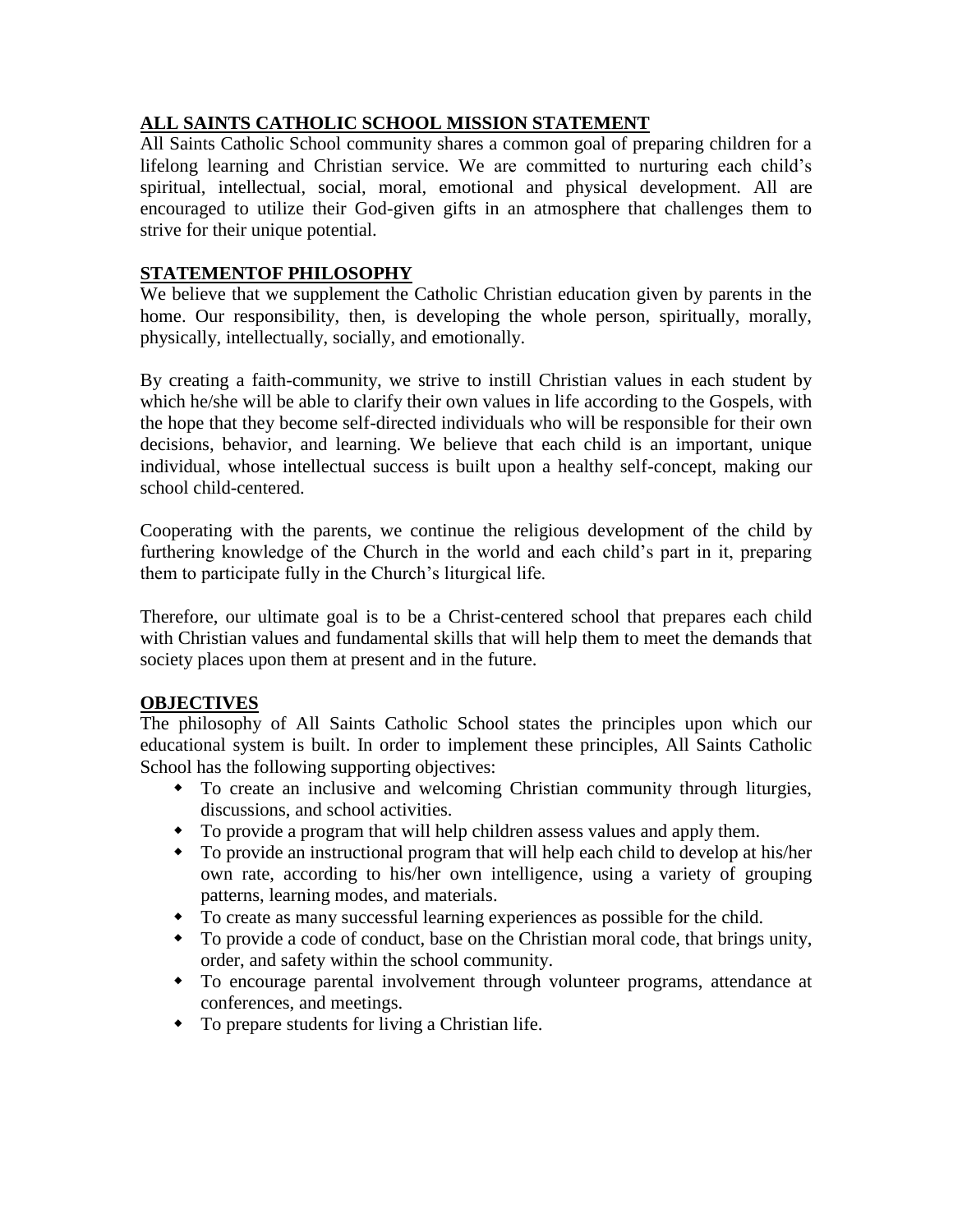## **PRESCHOOL HOURS**

Preschool hours are 8:00am-10:30am and 12:00pm-2:30pm

## **All Saints Catholic School follows the school calendar for the Davenport Community School District.**

#### **DRESS CODE**

We ask that the children dress in play clothes and tennis shoes. For the safety of the child, we ask that no flip-flops, crocs, or open-toed shoes be worn. While tennis shoes are the preferred option, we ask that all shoes have either laces, velcro, or buckles.

In cold weather, warm coat, hats, and mittens will be required. If children are not dressed properly for outside play in cold weather, they will have to sit in the office while their class is outside. If your child chooses to wear snow boots, please provide a pair of shoes for him/her to change into while in the classroom.

#### **PERSONAL BELONGINGS**

Personal items, such as book bags and coats will be placed on the child's hook. The school is not responsible for the condition or loss of personal items brought to school. Teachers or staff members may remove and send home any items which are deemed inappropriate for the classroom. Toy guns or weapons of any kind are not allowed.

## **BEHAVIOR MANAGEMENT PLAN**

A behavior management plan teaches, guides, and nurtures students to help them accept responsibility for their own behavior and actions. All Saints Catholic School uses positive methods to guide the behavior of children. Children will be given two redirections before they are removed from an activity. After the second redirection, if the behavior continues, the child will then be given a short time to calm down and refocus. A staff member will talk with the child about the choice the child made, why that choice was not a good idea, and make a plan for a better choice next time. After this occurs, the child may rejoin the class activities. If necessary, this process will start over.

## **DISMISSAL POLICY**

Dismissal from the program may occur with the following situations:

- If a child is consistently exhibiting disruptive or dangerous behaviors to themselves, classmates, or staff members
- Excessive unexcused absences from preschool
- If the student does not seem ready for a preschool setting

In the event that a dismissal from the program is necessary, parents will be asked to attend a parent, teacher, and principal conference to discuss the situation. A written summary of the reasons dismissal is necessary will be presented by the teacher and signed by the parents and staff present. A copy of this summary will be given to the parents and the other kept in the student's file at school. Dismissal from preschool may be considered the most appropriate arrangement for the student. If at any time the parent does not feel the program is meeting the needs of their child, they are encouraged to contact the teacher for a conference.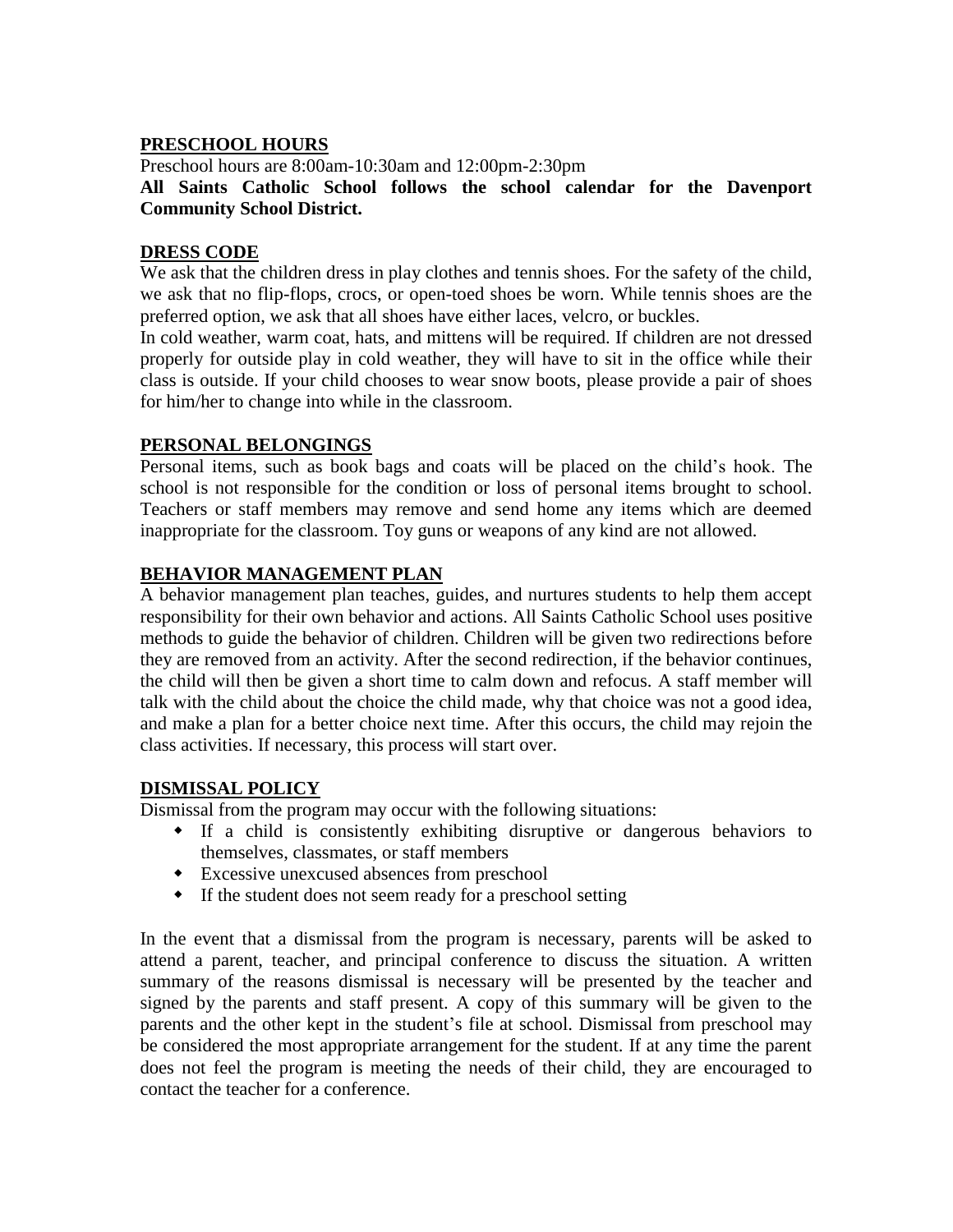# **SCHOOL CLOSING/LATE START/INCLEMENT WEATHER**

All Saints Catholic School, during times of inclement weather, will follow the same schedule as the Davenport Community School District for emergency school closings and late starts. The announcement of school closing and late starts usually is made via the local radio and TV stations. If there is a two-hour late start, the morning preschool class will be cancelled, however the afternoon class will start at its regularly scheduled time.

# **BREAKFAST AND LUNCH PROGRAM**

Students may participate in the Federal Hot Lunch and Breakfast Program. A breakfast program will be available in the World Café from 7:15am – 7:40am for an additional charge.

Daycare students are required to purchase a school provided lunch for an additional charge.

Prices are determined and set at the beginning of each school year. Some families may qualify for free or reduced priced meals. If you feel you may qualify or would like more information, applications are available in the school office. Prices are based on income, number of members in the family, etc.

All breakfast and lunch menus will be posted outside the preschool classroom for parent preview.

All meals and snacks are prepared and served according to CACFP (Child and Adult Care Food Program) standards. Exceptions to these standards will be allowed for allergies, medical conditions or religion. A permanent exemption of any certain food for allergies or medical conditions must be accompanied by a doctor's note. Parents may be required to provide substitutes when accommodating children with allergies or medical conditions. Any student arriving after the breakfast or lunch time should have already eaten.

## **TRANSPORTATION POLICY**

Transportation to and from school is the responsibility of the Preschool child's parent or guardian. Current state law requires all children to be in approved safety restraints.

You must provide this for your child, he/she must be seated while dropping off or picking up is occurring. If your child does not have the appropriate child restraint, Preschool Staff may not allow your child to leave with you.

## **STUDENT ARRIVAL**

Students eating breakfast at school may enter the building at 7:15am with an adult and go to the preschool room. Please walk your child into the classroom and a staff member will be there to help the children with the breakfast procedures. Breakfast will be served at 7:15 am.

All Saints Catholic School will not accept responsibility for students who arrive before supervision is provided at 7:15am, unless your child is enrolled in the before school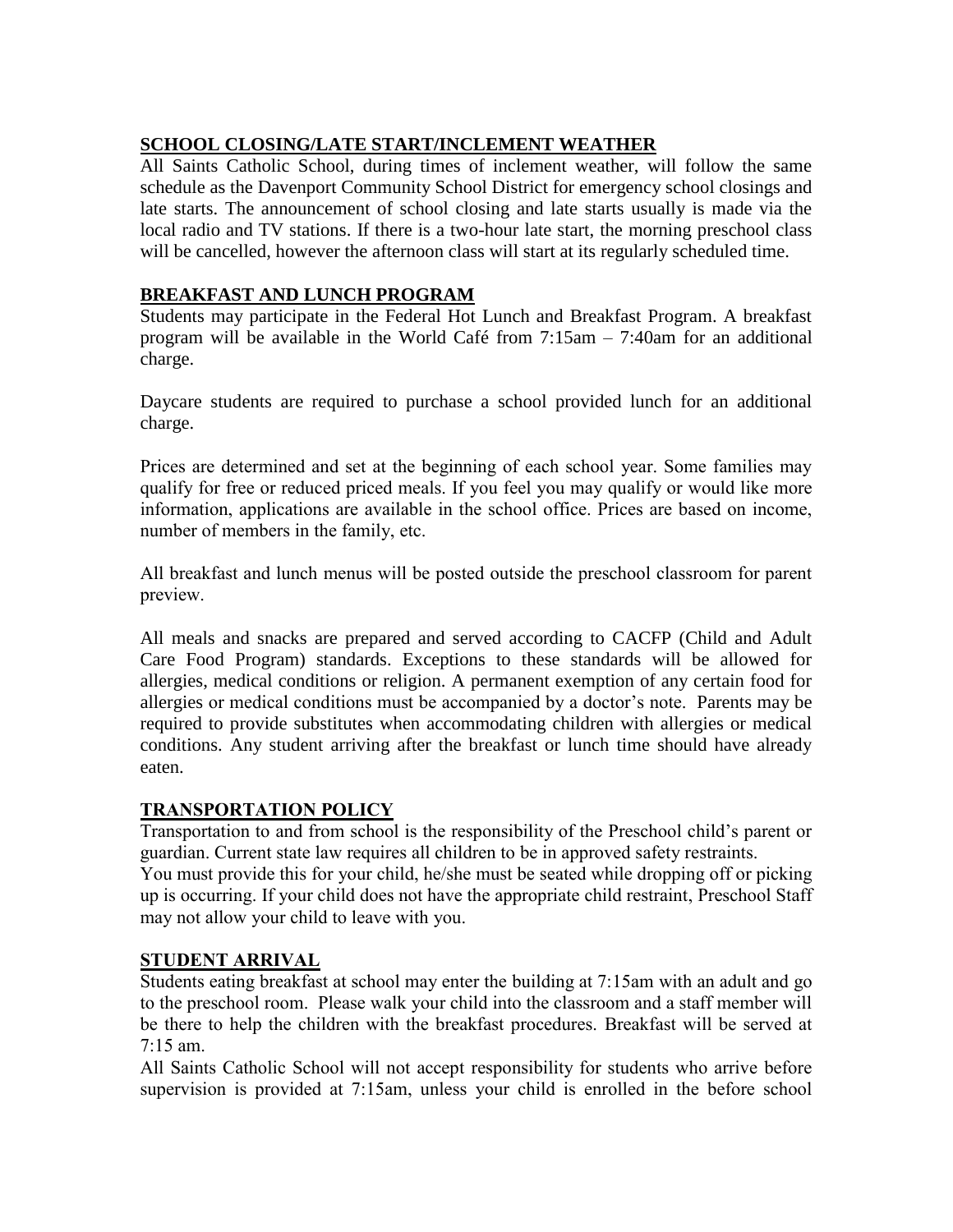daycare program. There is an additional charge of \$3.50 for this service, and students may arrive beginning at 6:30am, however, they MUST be enrolled in the before school daycare program.

For those students arriving at 8:00 am or 12:00 pm, a preschool teacher will be on the west playground to help with student drop off. We ask that you enter through the alley located off Fillmore Street (next to Holy Family Church) and allow a teacher to get your child out of the car and walk him/her into the school. Please be advised that if traffic becomes a problem the Preschool Staff may change the location of drop off. If this occurs, the Preschool Staff will notify parents of the new location that is best for everyone.

## **ATTENDANCE**

When a child is enrolled in school, he/she is expected to be in regular attendance for the schedule agreed to by the parents and program administrator. In order for your child to get the full benefit of the programming we offer, your children should be in school at your program's designated start time. Regular attendance is important for the child's development. Enrolled children should attend unless they are ill or on vacation. If a child is to be absent, the parents must notify the school; otherwise, the absence will be considered unexcused.

A student's enrollment status will be reviewed with the parent and classroom teacher after 10 unexcused absences. Fifteen or more unexcused absences may result in the student being dropped from services to allow room for other families more available to benefit from enrollment.

**Please Note: Students who are absent from, or leave morning preschool early for any reason, will not be able to return for afternoon daycare that day.**

## **STUDENT ARRIVAL/DISMISSAL POLICY**

Prior to the start of each school year, each family will be given specific instructions on the arrival and dismissal procedure.

## **COMMUNICATIONS/PARENTAL INVOLVEMENT**

Calendars, menus, newsletters and other information will be provided to families in a variety of ways. Information may be sent home, posted outside the classrooms, or posted on the school web site [\(www.ascsdav.org\)](http://www.ascsdav.org/). Announcements of upcoming events will also be printed in the Church bulletins. Preschool students also receive a weekly note or email that will inform the parents of the skills we are working on each week.

Parents or guardians are welcome to visit the Preschool class at any time. All visitors are asked to report to the office first. At the office, visitors will check in and a staff member will guide you to the classroom. Families are encouraged to visit the Preschool class at anytime. The school asks that parents or guardians check with the preschool teacher beforehand. The presence of another adult in the classroom can sometimes be disruptive to the children and parents are asked to defer to the teacher's judgment.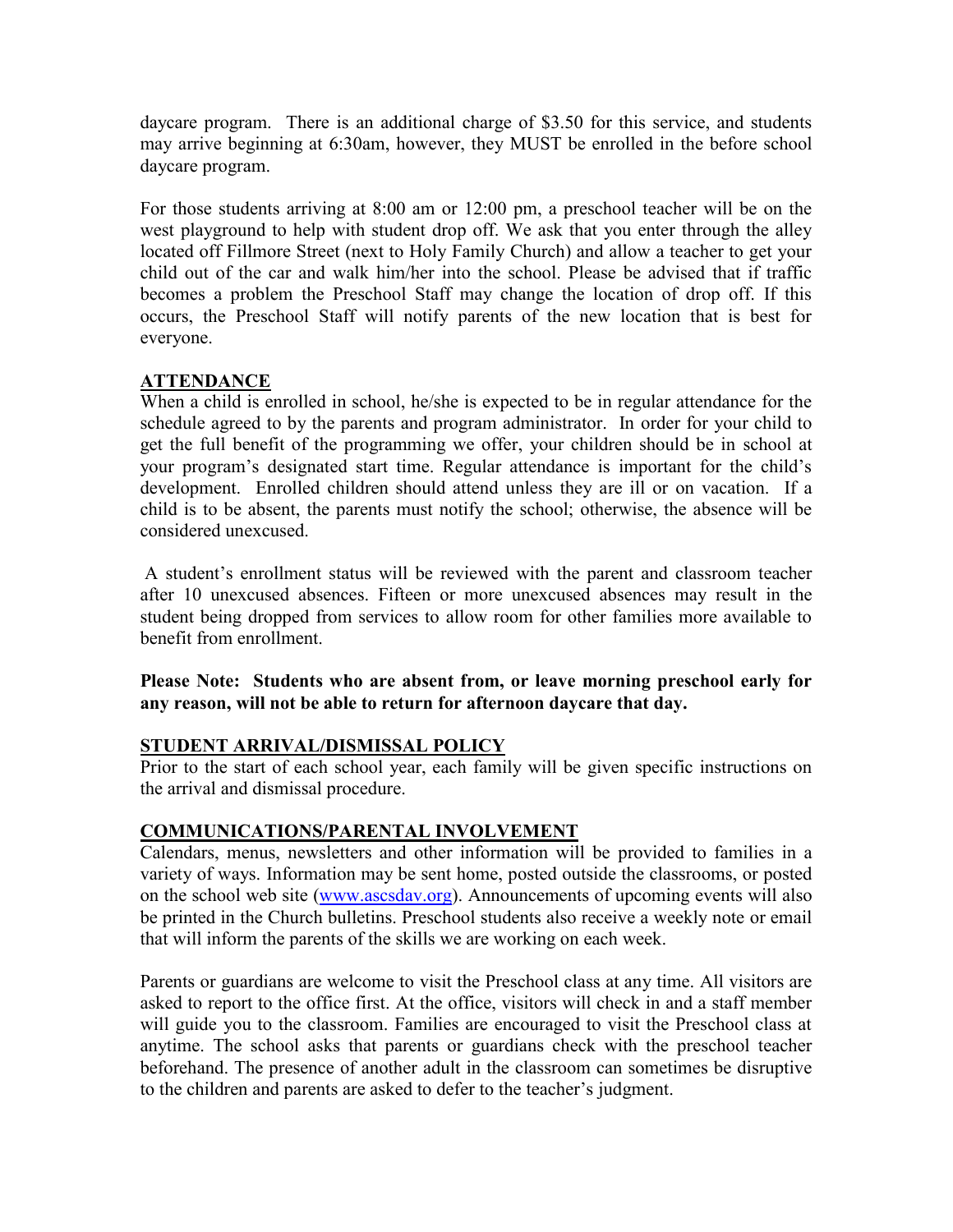Voicemail and e-mail communications with the school are available. Frequent communication between parent and school is essential for mutual support in providing what each individual child needs. If you have any questions, do not hesitate to call the Preschool Staff or Principal. Parents and teachers working together can provide each child with the best environment for enhancing successful and happy school experiences.

#### **CONFERENCES**

Parents and teachers will conference three times each year. In fall and spring, parents will be asked to come to school to meet with the preschool teachers. In January, the preschool teachers will come to your home for a Home Visit Conference. Conferences are an important time for the teachers and parents to communicate about the progress of the child. In addition to these mentioned conferences, additional conferences may be scheduled as needed.

#### **FAMILY VACATIONS**

We encourage parents to plan family vacations around the school calendar. However, if your child must be out of school for family vacations, parental assistance is vital. Each teacher must be contacted prior to the vacation. Parents are reminded that time spent out of school cannot be replaced by written work alone. Therefore, teachers will not be expected to prepare assignments prior to the vacation.

#### **HEALTH RECORDS**

All Saints Catholic School will keep current health records for each student. Each child must be current for routine screening test and immunizations according to the schedule recommended, published in print, and posted on the Web sites of the American Academy of Pediatrics, the Center for Disease Control of the United States Public Health Service (CDC-USPHS), and the Academy of Family Practice.

#### **ILLNESS**

It is recommended that children be kept home for symptoms of illness. Parents should notify the office at 324-3205 as to their child's specific illness. We are required to submit a report to the Scott County Health Department at the end of each school week.

If a student becomes ill during the school day, the parents will be contacted. Once contacted, we ask that your child is picked up within the hour. We ask that you keep your child at home until they are free from fever, vomiting, diarrhea, red and draining eyes or ears, evidence of parasitic infections (lice, ringworm, scabies), chronic congestion or hacking cough, redness of throat or eyes, skin rashes, difficulty breathing, irritability, unusual tiredness, or evidence of possible communicable disease. *Your child may NOT attend school if they have had a fever, diarrhea or vomiting within the last 24 hours and they may not return until they are free from all of the above listed symptoms for twenty-four hours without the assistance of medication.*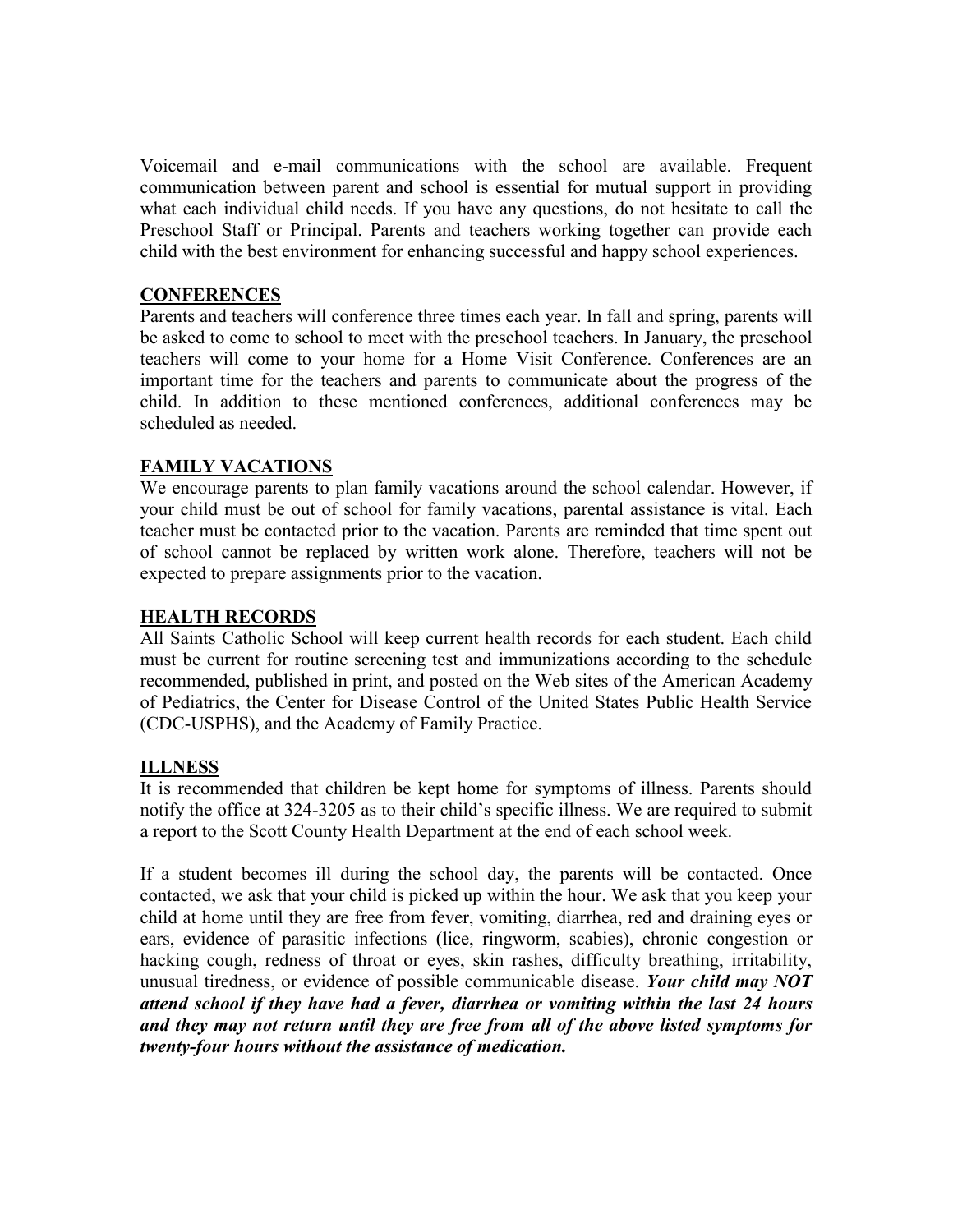The following guidelines are enforced for these contagious diseases:

- **Chicken Pox:** Your child will be allowed to return to school after **ALL** Chicken Pox are crusted over (5-7) days.
- **Conjunctivitis: (Pink Eye):** Your child will be allowed to return to school 24 hours after proper medication is administered.
- **German Measles (Rubella):** Your child may return to school 7 days after the rash begins.
- **Giardia, Salmonella, Shigella and Campylobacter:** Your child will be allowed to return to school when there is documentation of 2 negative stool cultures after treatment.
- **Head Lice:** Your child may return to school the day after treatment begins; they must be nit free. The school personnel must examine the child before he/she may return to the classroom.
- **Hepatitis A:** Your child may return to school one week after the illness has started and he/she is fever-free for 24 hours.
- **Herpes Simplex Infections:** Your child may return to school with approval of child's doctor.
- **Hib Disease (haemophilus influenza):** Your child may return to school when he/she has completed a 4-day course of Rifampin and is well.
- **Impetigo:** Your child may return to school 24 hours after an oral medication has begun and 48 hours after a topical medication has begun.
- **Measles (Rubella):** Your child may return to school 4 days after the appearance of the rash.
- **Meningococcal Disease (Neisseria meningitides):** Your child may return when he/she has completed a 2-day course of Rifampin and is well.
- **Mumps:** Your child may return to school 9 days after the swelling appears.
- **Pinworms:** Your child may return the day after treatment begins as prescribed by your child's doctor.
- **Ringworm:** Your child may return 24 hours after treatment begins as prescribed by your child's doctor, along with a doctor's note with diagnosis and treatment.
- **Roseola:** Your child may return when he/she is rash and fever-free.
- **Rotavirus:** All symptoms must be gone for 24 hours before your child may return to school.
- **Scabies:** Your child may return the day after treatment begins as prescribed by your child's doctor.
- **Shingles:** Your child may return when all sores are crusted.
- **Strep Throat/Scarlet Fever:** Your child must be on an antibiotic for 48 hours and be free of a fever for 24 hours before returning.
- **Tuberculosis:** A child diagnosed with active TB disease must be excluded. Children with TB disease may return after they have begun treatment and a written statement from the child's doctor that they are no longer contagious.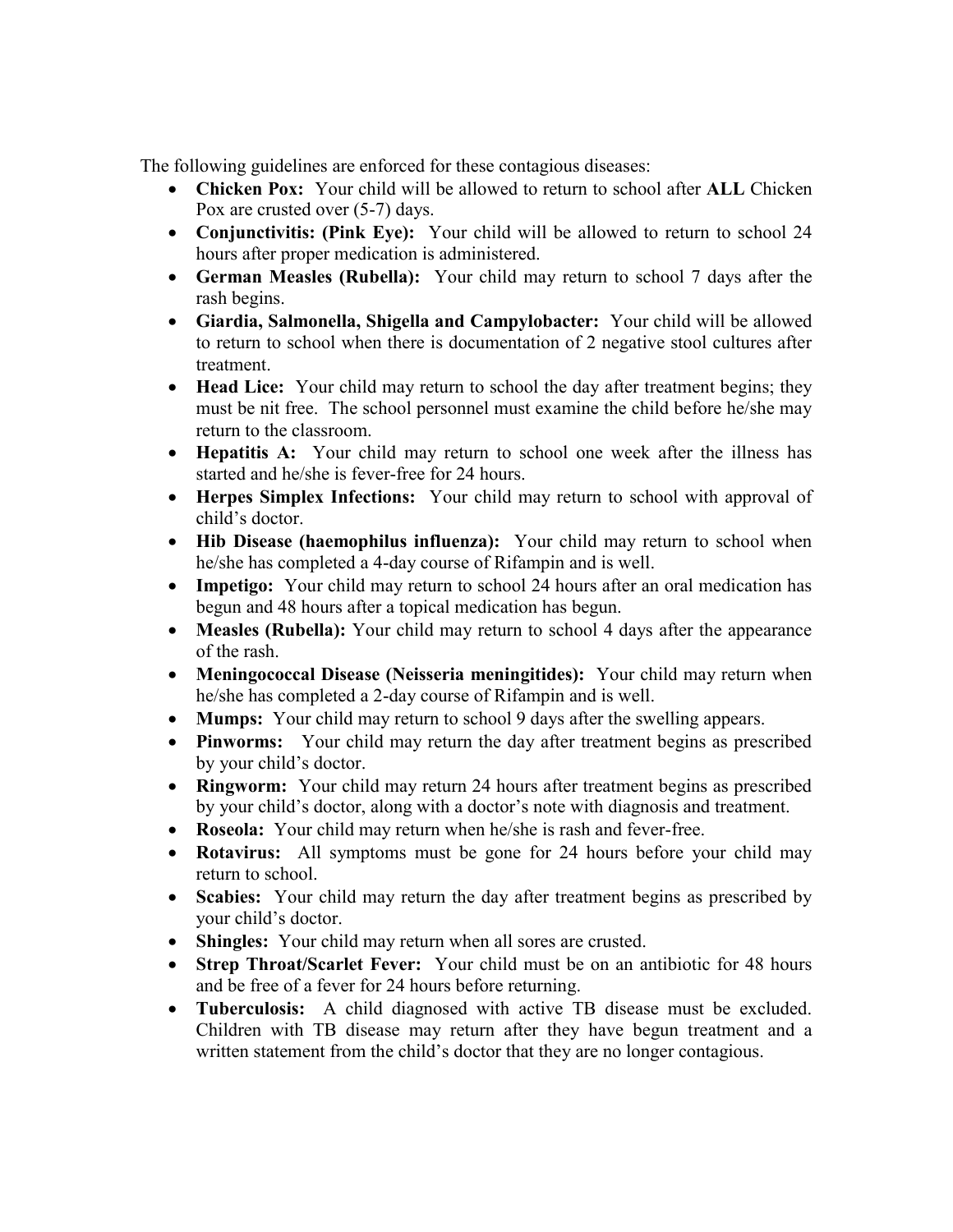**Head Injury:** If a child receives a head injury during the school day, the parent will be informed. At the discretion of the supervisor in charge, the parent may be asked to take the child home for observation.

**Please do not bring your child to school with any unidentifiable symptoms. Please report any contagious diseases immediately to the teacher or teacher's associate. A written note from a doctor, stating your child is free of disease, must be obtained if your child has had a contagious disease. All families will be contacted when a contagious disease is circulating among the children.**

If your child has had surgery, you must obtain a written note from your doctor stating your child is ready to fully participate in our program.

An emergency contact card is to be filed for each child at the beginning of the school year, and immediately updated when there is a change. This card includes emergency contact numbers and directions in case of emergencies. This information may not be changed over the phone. You will need to go to the school office for all changes.

#### **MEDICAL APPOINTMENTS**

If possible, parents should schedule doctor or dental or other appointments outside of school time. If appointments such as these must be made during school hours, please try to schedule them so that your child misses a minimum amount of school time (i.e., early in the morning or late in the afternoon).

## **STUDENT ILLNESS/MEDICATION**

All Saints Catholic School follows the policies and procedures of the Scott County Health Department.

Controlled medication must come to the school office in an original prescription bottle with the current date. Medication not in its original container provided by the pharmacist with a pharmacy label will not be accepted. Dates may vary by one or two days if a prescription was picked up over the weekend. No medication dose changes will be accepted over the phone or in writing by a parent. Changes must be accompanied by a written prescription from the physician who has prescribed the medication. The bottle must be marked with a permanent marker or pen with the following:

- 1. "School bottle" (a new bottle with the current date will be expected each month)
- 2. Number of pills parent placed in the bottle. Medication will be counted upon arrival to school and be confirmed by a second person. If there is a discrepancy, parent may be called to school. Do not break pills in half.
- 3. Date bottle sent to school
- 4. Parent initials

Prescription medication cannot be administered unless the medication is in the original container with a label that contains:

- 1. Name of student
- 2. Name of medication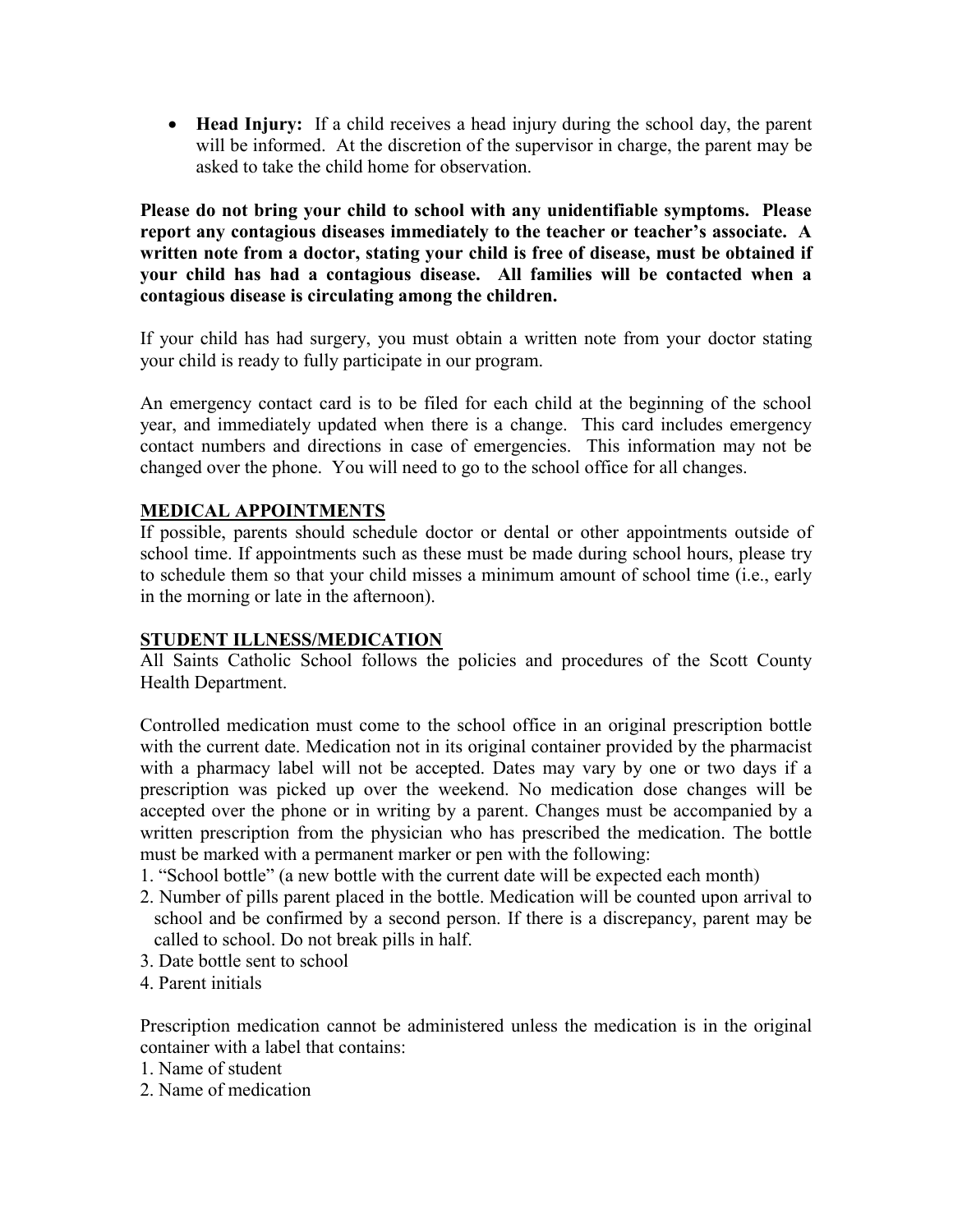- 3. Dosage of medication
- 4. Directions for use
- 5. Name of physician

Students are not allowed to carry medication with them in school, exception for an inhaler used for asthma attacks or an EpiPen. These must be labeled with student's name, doctor's name, and name of medication. A parent note must be sent to the school advising that the student is carrying an inhaler or EpiPen. All other medication must be sent to the school office for storage and administration.

Students should not stay in at recess unless they have a signed statement from their doctor.

All teachers will have a list of students with medical problems. Parents must notify the school as to medical conditions of their children. In cases where it is warranted, administration will meet with the teachers involved and the parents to discuss the medical condition of the student. At this meeting, all parties will be informed as to the usual methods of dealing with the medical condition.

All medication is dispensed by a certified person except for an EpiPen or inhalers used by asthmatics who have permission to carry the inhaler or EpiPen on their person and use it themselves as the physician has prescribed.

#### **REPORTING CHILD ABUSE**

All Saints Catholic School employees are mandatory child abuse reporter of suspected child abuse. By law, staff must report any signs of abuse to the Iowa Department of Human Services.

#### **EMERGENCY PROCEDURES**

Staff and student safety is a priority at All Saints Catholic School. Emergency procedures have been established and provided to all staff members.

#### **FIRE PLAN**

The fire signal is a siren.

Procedure: When a signal sounds, students stand up and proceed out of the room in a single file and in orderly fashion using the designated routes. Someone in the room should close the windows, turn off the lights and close the door.

Please acquaint yourselves with these diagrams. Departmental students may be in a different room at different times and should use the escape procedure for the room that they might be in at the time of the alarm.

#### **FIRST FLOOR EXITS FOR THE FIRE DRILLS**

 Students who exit from the west doors should walk across the alley to far playground near the south fence.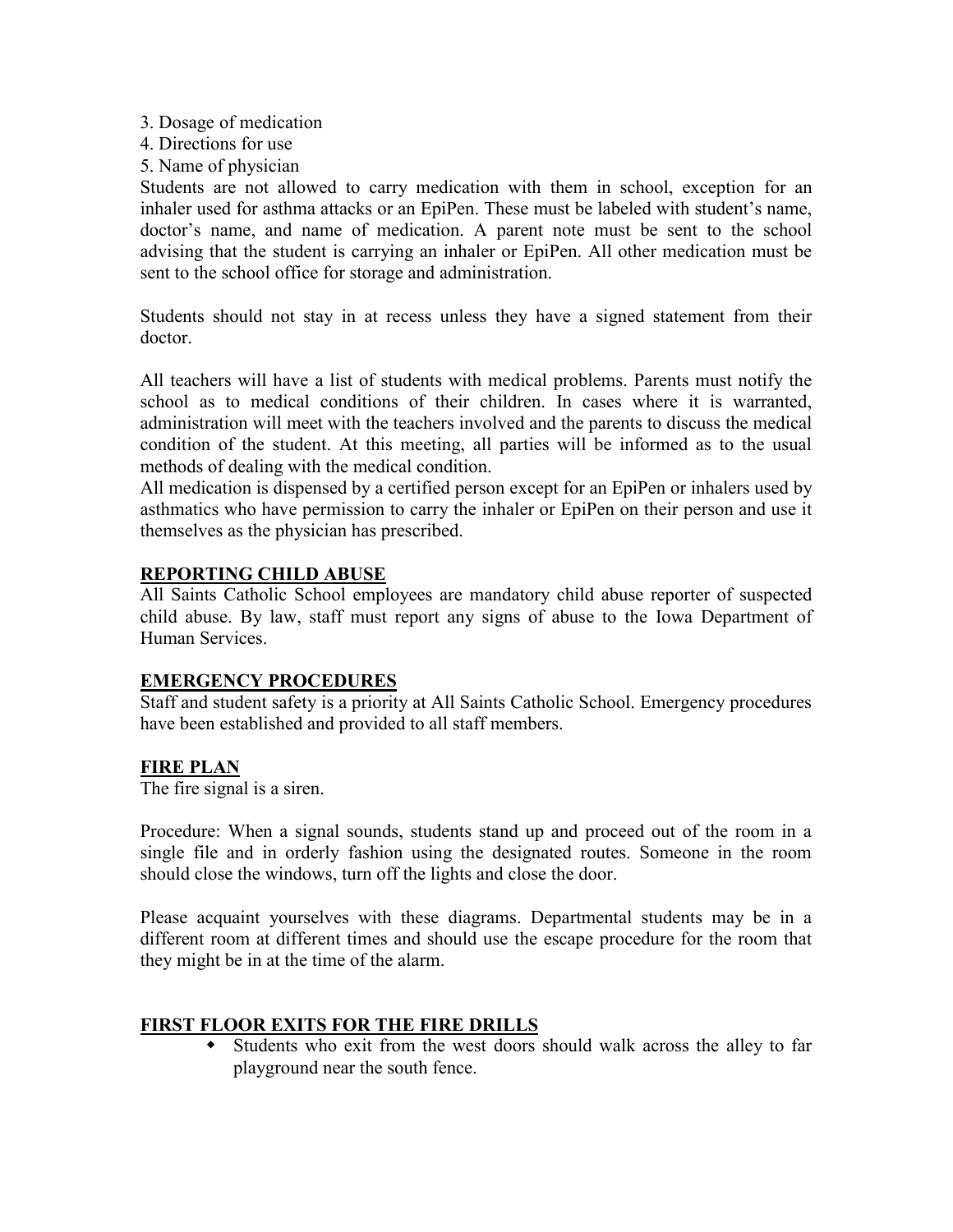- Students who exit from the east doors should walk to the farthest side of the alley west to the playground.
- Preschool room exit from south outside alley door.
- Trailer classrooms exit to far playground across alley.

# **STORM PLAN**

**Storm Signal:** A continuous intermittent bell is the usual signal. In case of power failure, a runner system will announce the warning.

**When Signal Sounds: PS1 (Mrs. Bennett)** will proceed to the boys' restroom across the hall from her room**, PS2 (Mrs. Harrison)** will exit room to the right and proceed to girls' shower room**, K1, K2, 101, 102, 201, 202, 302** stay in rooms and go behind book cases and take positions. Upstairs students come downstairs and position themselves in the interior corridors. **6 th, 7th, 8th** students position themselves in north hallway. **301, 401, 402, 501, 502** position themselves in the south hallway. Students should not sit in front of doors. Specials' teachers need to take their students to the corridor assigned to their homeroom. All teachers should have flashlights and emergency packets with them. The office will announce an "all clear" signal when it is safe for students to return to classrooms.

## **FIELD TRIPS**

All Saints Catholic School recognizes that a thoughtfully planned, well conducted and carefully supervised field trip is a vital part of the curriculum of any classroom. As such, student trips of significant educational value are to be encouraged.

Field trips shall have the approval of the Principal in advance of the trip. Consent of the pupil's parents is required in advance of any trip involving the use of public or private transportation.

Parents will be required to fill out a permission slip for each field trip. Drivers for field trips must have a driver information sheet on file in the school office.

## **PARTY INVITATIONS**

It is recommended that party invitations not be passed out during school time unless each student in the classroom is receiving an invitation. We appreciate your cooperation and sensitivity regarding party invitations. The Privacy Act laws prohibit the school from releasing telephone numbers or addresses of students.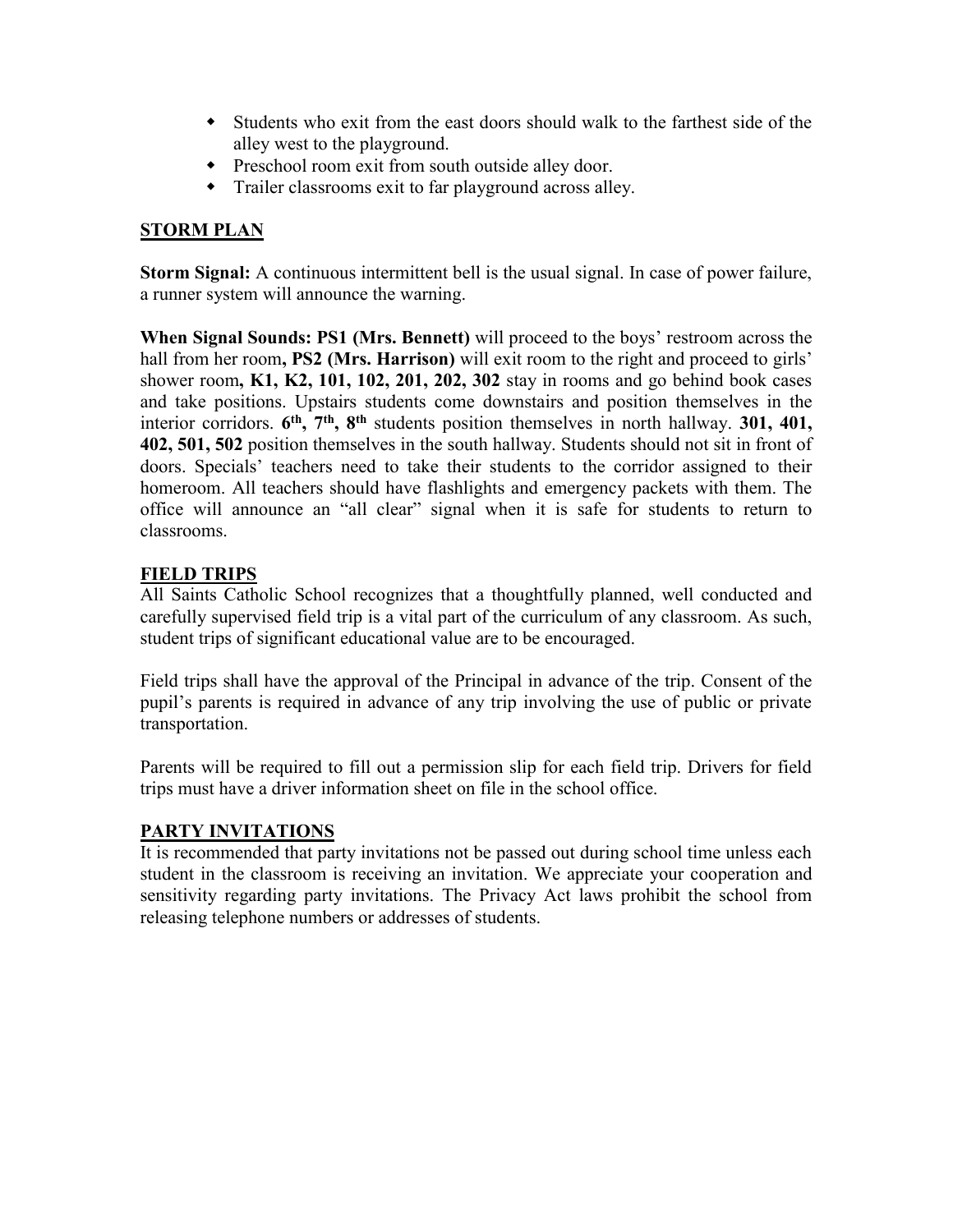# **ALL SAINTS CATHOLIC SCHOOL BOARD OF EDUCATION**

The All Saints Catholic School Board of Education normally meets on the third Monday of each month. These meeting, held in the Holy Family Parish Office, begin at 5:15 pm and are open to parishioners, parents, faculty, staff and other interested persons.

Parishioners, parents of students, and members of the faculty or the staff desiring to bring a legitimate concern to the attention of the Board with respect to an agenda item are encouraged to contact a Board member so that the matter can be considered by the Board in due course. In the event any parishioner, parent of a student, or a member of the faculty and staff feels it is necessary to personally address the Board concerning an agenda item, they will be allowed to do so provided the same can be accomplished within the confines of an orderly, timely meeting. Proper decorum will always be required, and the President of the Board and Board are vested with discretion to limit the number, length and content of any such discussions or comments. Anyone desiring to add an item to the agenda must request permission of the Board President or Pastor of the parish, preferably at least 24 hours prior to the meeting. This can be accomplished by either telephone or personal contact. No person may present orally or discuss at any regular Board meeting any charges or complaints against individuals employed by All Saints Catholic School or persons attending the school. All such charges or complaints should be presented to the Board, through the President, in writing and signed by the person making the complaint. If necessary, discussion would ensure during an Executive Session of the Board.

# **HOME & SCHOOL ASSOCIATION**

The Home & School Association is an organization which raises funds for school needs and assists the school with various volunteer projects. It also promotes cooperation between parents and teachers for the benefit of the child in school. It assists in developing a spirit of unity and cooperation in the school community. All are encouraged and invited to come and share in the activities. Room parents and committees are formed for various activities throughout the year.

## **COLD AND HEAT POLICY**

We will follow the regulations that were set by the Iowa Department of Health. The children will have outdoor play unless the weather does not permit. In winter outdoor play will occur if the temperature is above 15 degrees Fahrenheit with the wind chill factor. In summer, the children will have outdoor play unless the temperature exceeds 90 degrees Fahrenheit. The Child Care Weather Watch chart will be posted in the classrooms to assist the staff on making the best choices for the children.

During the winter months, children should come to school dressed in layers to accommodate the classroom and outdoor setting. Preschool staff will assist the children in layering to go outside.

In warmer months, staff will plan play in shaded areas and sun-protective clothing will be encouraged.